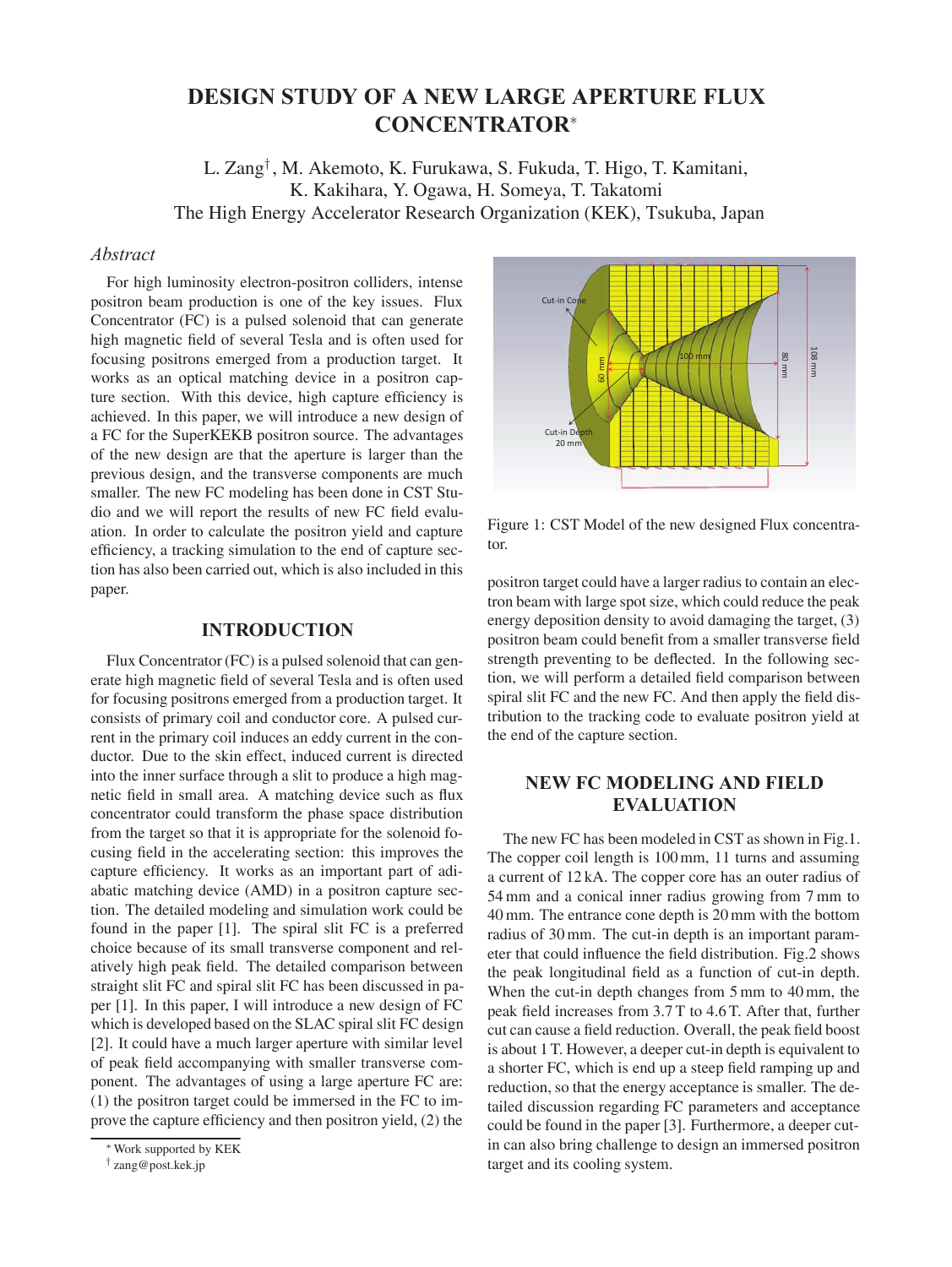

Figure 2: Peak longitudinal field as a function of cut-in cone depth.

The new FC design research is from all aspects. Other than the cut-in depth, there are a few parameters could change the field distribution. For example, when tungsten target is immersed in the FC, an eddy current is induced on the surface of the target, which leads to a field reduction. The eddy current effect is under investigation, so we will not go into details in this paper. In general, when the target size gets larger, the field will be reduced more. And after taking into account the copper cooling system, the situation could get even worse. A new target and its cooling system design are undergoing. The goal is to fit the target into the cone shape without reducing peak field too much.

#### *New FC longitudinal Field on Axis*

The FC longitudinal field strength is one of the most important figures to judge the performance of a design. Fig.3 shows the calculated longitudinal magnetic field as a function of longitudinal position on the central axis for the spiral slit FC and new FC, which are represented by the red curve and the black curve respectively. In this figure, z=0 is where FC has the minimum aperture (for new FC it means after 20 mm cut-in cone). As we can see, with same input current of 12 kA and radius of 3.5 mm, new FC could produce a peak field about 8 T, whereas the spiral slit FC could only do a 5.4 T. The field distribution shape is slightly different. New FC field reduce rapidly after achieving the peak and the spiral slit FC's field change is gradually. Hence, we could conclude that the new FC can produce higher field but with steep field shape. The adiabatic condition can be improved by introducing an additional DC coil around FC. The performance of positron capture has been investigated by using tracking simulation, which will be discussed and shown in the later section

# *New FC Transverse Field on Axis*

In previous plot we have compared the field distribution with same aperture for two FC designs. In this section, a further investigation regarding correlation between field



Figure 3: Longitudinal field distribution as a function of position z. The black line and red dots represent the new FC and spiral slit FC respectively.



Figure 4: Longitudinal (left y-axis, green color) and transverse (right y-axis, orange color) peak field as a function of FC radius. The longitudinal field and the transverse field are represented by the solid dots and the circles respectively. New FC is shown in red and Spiral slit FC are shown in black.

(longitudinal and transverse) and FC radius will be carried out. Fig.4 shows the longitudinal and transverse field as a function of FC radius for both designs. In the figure, solid dots and circles represent the longitudinal peak field value and transverse peak field value respectively. The red dots and circles are the results of new FC. The black dots and circles are calculated from spiral slit FC. First of all, let's compare the transverse field between two designs. In fact, with the new design, we do not only get a higher peak longitudinal field, but also get a lower transverse component. When the radius increase from 4.5 mm to 7 mm, both designs show a similar pattern. The new FC's transverse field strength is about half of the spiral slit design's. The transverse component of the magnetic field is crucial to achieve high capture efficiency, because it could deflect positrons off the axis causing positron yield reduction.

From Fig.4 we can see that for both designs, the longi-